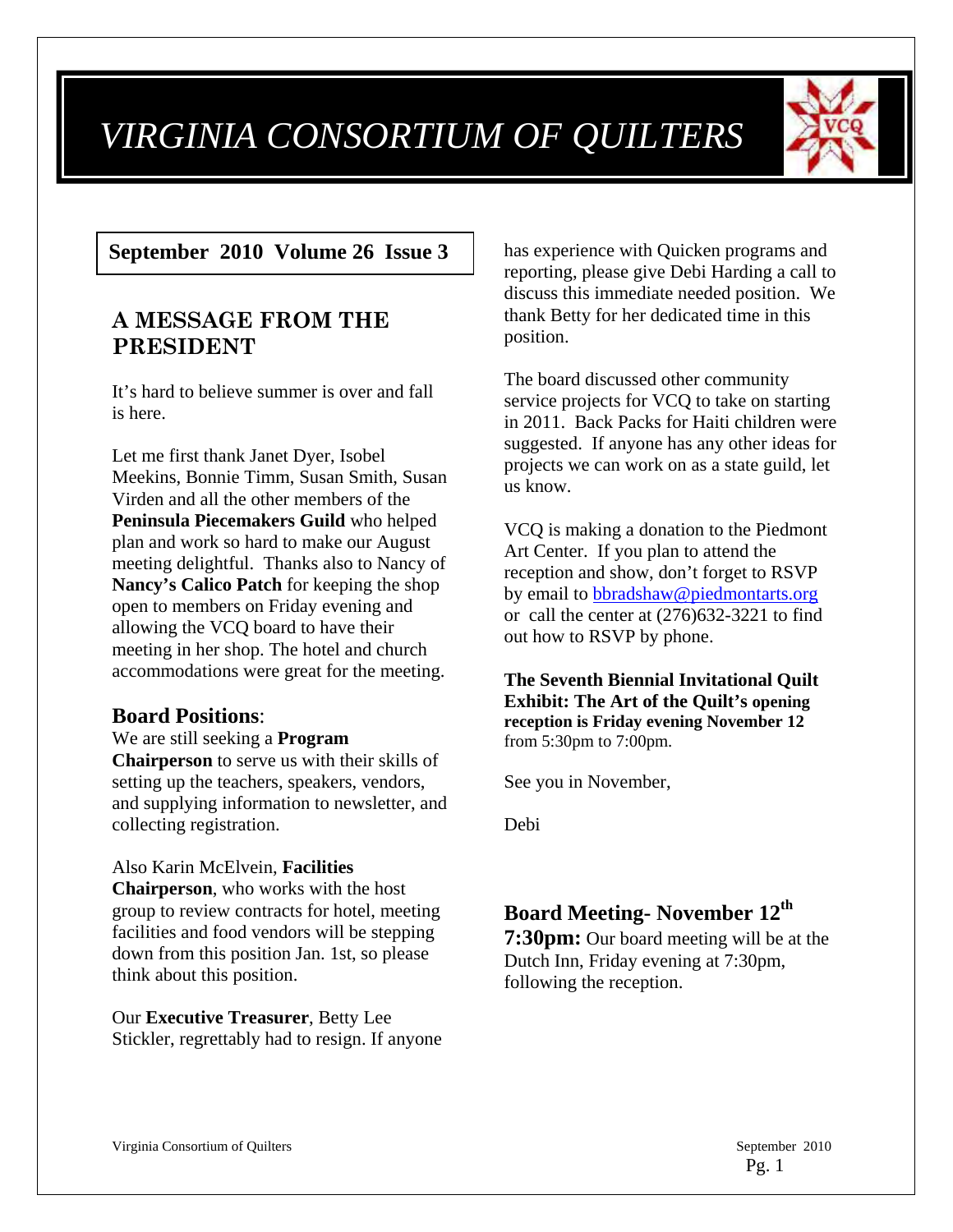**Thank you, VCQ Membership, for making the move to " Newsletters Online" a smooth transition.** 

**All members who have provided the membership chair with an email address will receive a notice when the newsletter is available to download from the VCQ website.** 

 **The current newletter and past newsletters can be viewed and downloaded from the VCQ website at www.vcq.org**

 **Please contact Kitty Bull, krabul@comcast.net or (804)748-8504, or Mary Grogan at webmistress@vcq.org if you are having trouble downloading a copy from the website or if you wish to receive a paper copy of the newsletter thru the US Postal Service.** 

 **If your current physical and/or email address needs to be updated, please fill out the application for membership form at the back of the newsletter or download from the website and send to Dianne Reasons, the Membership Chairperson.** 

#### The following are the **deadlines** for submissions to the newsletter:

Material can be sent electronically (preferred) to krabul@comcast.net OR mailed to: Kitty Bull 8901 Sawdust Trail Chesterfield, VA 23838-5277:

**January 19th 2011** for the Gloucester meeting in March

**March 27th 2011** for the Richmond meeting in May **June 27th 2011** for the Monterey meeting in August

#### **The Treasurer's report presented had as of July 19, 2010:**

Bank Statement Income Balance \$47,234.18 Total Income \$26,628.16 Total Expenses \$44,525.67 Bank Statement Balance \$29,236.67 Book Royalties this year: \$491.80 Balance Owed to Schiffer \$5,202.17 Money Market Balance: \$10,347.39

**Martinsville** may be known for Nascar racing, but VCQ is happy to announce that we will once again support the Seventh Biennial Invitational Quilt Exhibit: The Art of the Quilt **opening reception Friday evening November 12** from **5:30pm to 7:00pm**.

Linda Fiedler has curated this event for years. This has been a favorite for VCQ members to dress up and mingle with the artists (some from our guild) and give back to the community of artists. The Piedmont Arts and Lynwood Artists will host a Members Reception and Artist Talk.

The event will be open thru December 30, 2010. Quilt artists from all over the Southeast have been invited to display their work in the showcase. All aspects of quilting are depicted in this colorful, awe-inspiring show, which celebrates the  $75<sup>th</sup>$  Anniversary of the Blue Ridge Parkway. .

**Members must RSVP to this event. Email bbradshaw@piedmontarts.org** So they will have a count for food and beverages provided. Their website is www.piedmontarts.org

 Piedmont Arts Association, 215 Starling Avenue, Martinsville, VA 24112 **(276)632-3221**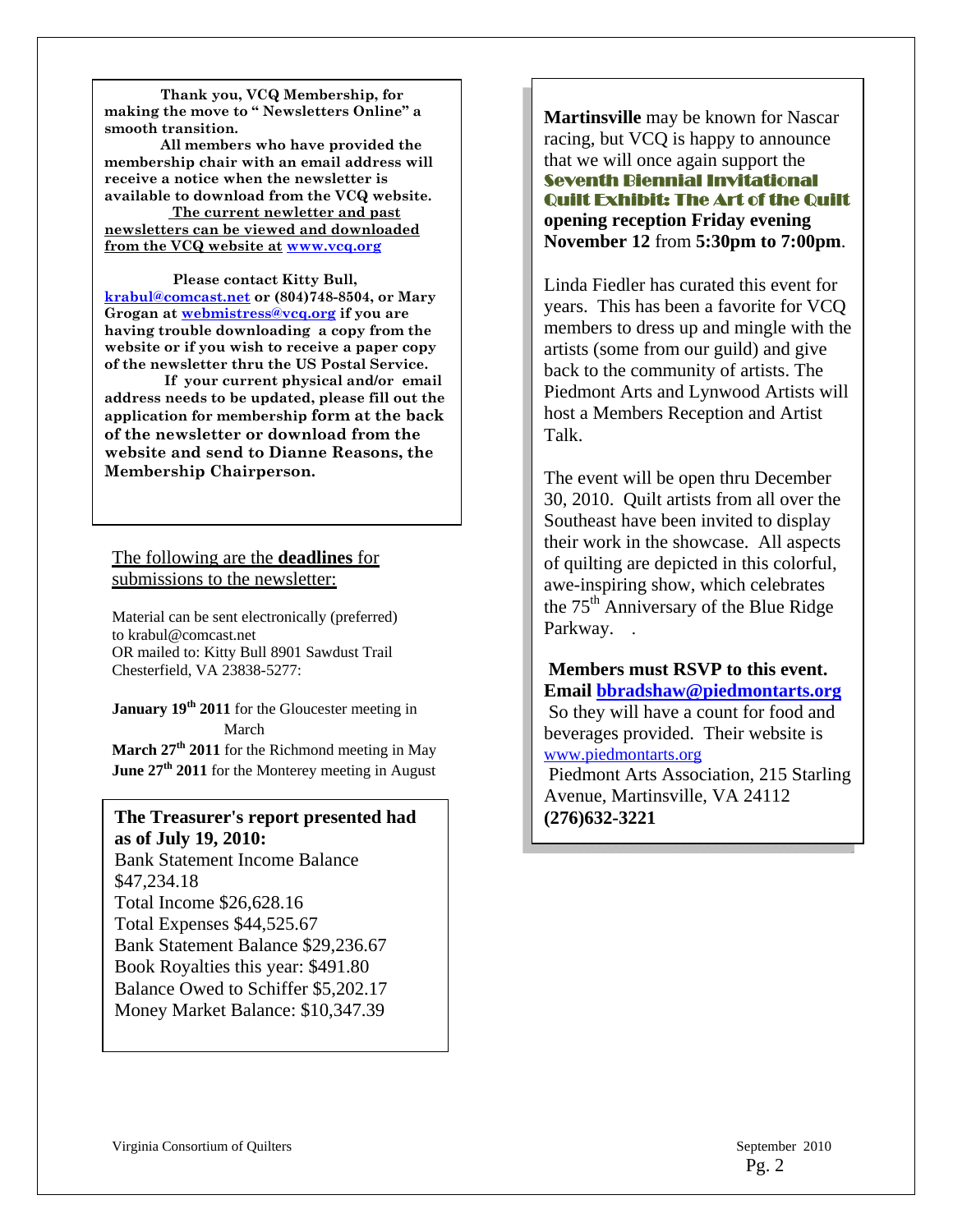*President*  **Debi Harding** 757-615-7758 debi.harding@wellsfargo.com *Past President -* **Marty** *Moon* etwmwm@aol.com *Vice President*  **Kathy McCrea**  kathy.mccrea@cox.net *Secretary*  **Susan Price** 703-569-7421 sueprice@cox.net *Treasurer* 

**Open Position** 

*Membership*  **Dianne Reasons** 540-942-5948 dreasons@ntelos.net *Historian*  **Joan McGowan** 703-323-6048 joquilter@aol.com

*Programs -* **Open Position** 

*Facilities*  **Karin McElvein** 757-227-6103 karin@jrps.com *Newsletter*  **Kitty Bull**  krabul@comcast.net

*Print Publicity -* **Open Position** 

*Webmistress*  **Mary Grogan** 

webmistress@vcq.org *Celebration 2012 -* **Susan Virden sjsjv@yahoo.com** Mary Kenney mek635@cox.net

*Documentation - Open Position* 

#### **Area Representatives**  *One - Northern VA*  **Joan McGowan** 703-323-6048 joquilter@aol.com *Two - Shenandoah Valley* **Norma Harris** 540-942-1696 samandnorma@ntelos.net

*Three – Roanoke -* **Open Position** 

*Four - Charlottesville-Lynchburg.*  **Charlotte Veregge** 540-672-0719

kwltnanny@aol.com *Five - Richmond*  **Karen Dumont** 804-233-7750 kmdumont@comcast.net *Six - Fredericksburg*  **Marty Moon** 540-825-4740 etwmwm@aol.com *Seven - Southwest*  **Betty Blessin bblessin@triad.rr.com** *Eight - Tidewater –Peninsula*  **Bonnie Timm** 757-483-4909

*Nine - Tidewater –Southside*  **Debi Harding** 757-615-7758 debi.harding@wellsfargo.com

#### **Upcoming Events and Happenings !!!!!**

---------------------------------

**August 18th – Oct 11th** "Quilting IS Art" at The Crafts Center in Thompson Hall at NCSU in Raleigh, NC info at www.ncsu.edu/crafts/calendar.html

**Sept 3rd - Oct 8th, 2010** Two textile exhibits at the Univ of Mary Washington, Fredericksburg, VA "Study for a Perfect Day" by Carole Garmon at the duPont Gallery & "Repeat Exploring Pattern & Texture" at the Ridderhof Martin Gallery. Info at (540)654-1013 or www.galleries.umw.edu

Oct 14 to 17th Tour de Quilt Quilters Tour of Central Virginia. www.tourdequilt.com

**Oct 15 to 17** Fall Classic Arts and Crafts Festival, Dulles Expo and Conference Center. www.gilmoreshows.com/craftsman\_classics\_chantilly\_fall .shtml

**Oct 15th – 16th** Nimble Fingers, a Montgomery County quilt guild with over 100 members, is pleased to present its biennial show: **Colors of our World**. Location: Universities at Shady Grove, Bldg 2, 9630 Gudelsky Dr., Rockville, MD 20850. For more info, visit www.nimblefingers.org or email

beverlyferrellquilts@yahoo.com. **Oct 15 to 17th** Tidewater Quilters Guild 2010 Quilt Show "Quilting is my Bag" www.tqgva.org

**Nov 10th to 14th** Quilter's Quest - Quilters Tour of Northern Virginia and Maryland Shop Hop www.quiltersquest.org

**Dec 4th** Sweely Winery in Madison, on Wolftown Road is planning an Open House and are interested in having crafters, quilters, etc to display and sell their wares. The contact person is Ms Robin Taylor at 948-7603

**Dec 10th to 12th** Sugarloaf Crafts Festival, Dulles Expo and Conference Center. www.sugarloafcrafts.com/festivals/chantilly/december

Virginia Consortium of Quilters  $\blacksquare$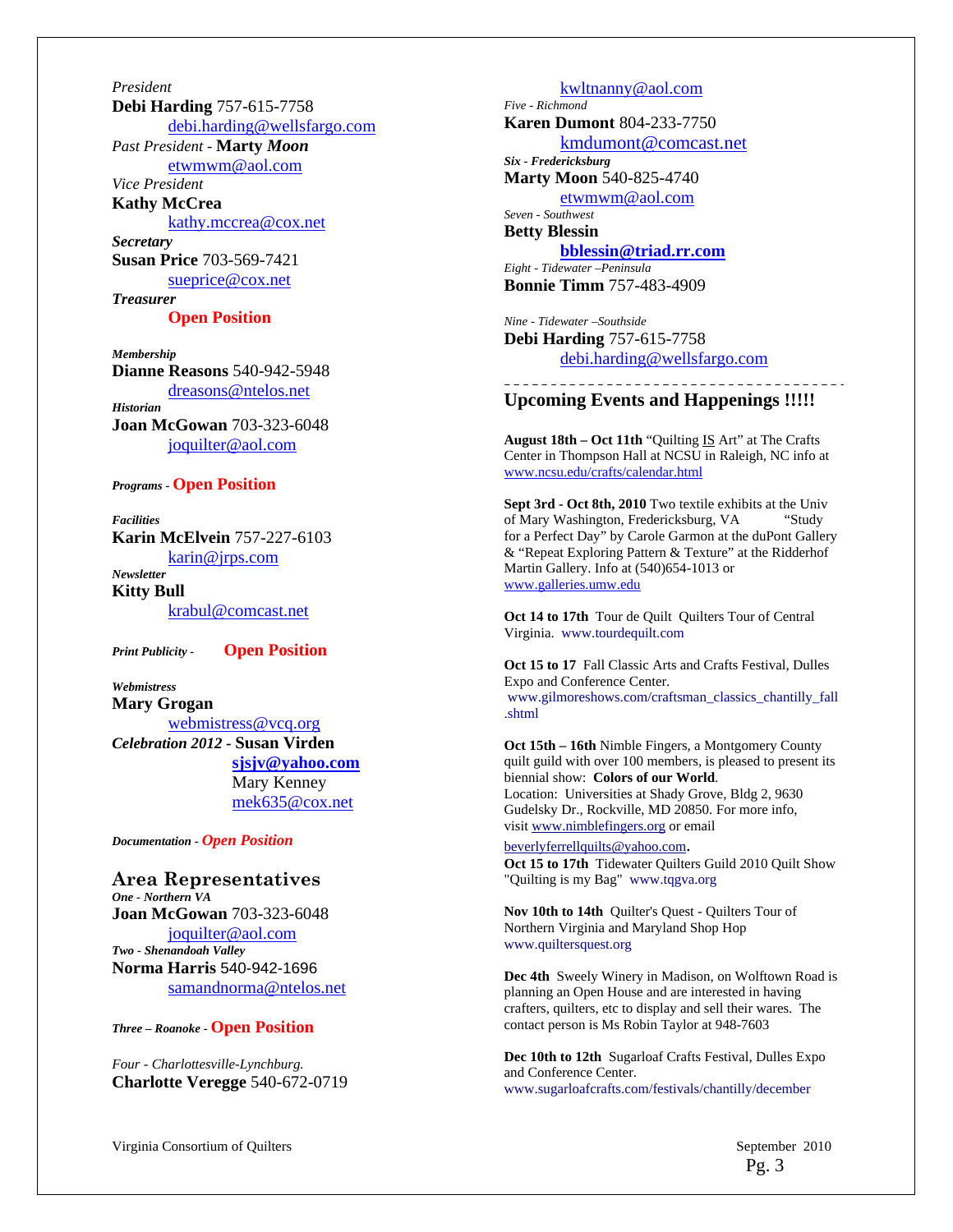## Slate of Officers:

The following slate of officers is presented for the  $2011-2012$  – two years term starting January 1, 2011:

> President, Debi Harding Secretary, Susan Price Historian, Joan McGowan

If you wish to nominate someone or be considered for one of the above positions, please contact an area representative. If there are two candidates for a position, the membership will vote at the annual meeting in November 2010. Nominations are always welcomed from the floor.

## **Advertising for Newsletter & Roster**

|                                               | Newsletter | <b>Roster</b> |  |  |
|-----------------------------------------------|------------|---------------|--|--|
| <b>Business Card</b>                          | \$10.00    | \$20.00       |  |  |
| $\frac{1}{4}$ Page                            | 15.00      | 30.00         |  |  |
| $\frac{1}{2}$ Page                            | 30.00      | 60.00         |  |  |
| <b>Full Page</b>                              | 50.00      | 100.00        |  |  |
| <b>Inside Back Page</b>                       |            | 125.00        |  |  |
| Classified Ad (50 word max - Newsletter only) |            |               |  |  |
| \$5.00 - available ONLY to VCQ Members        |            |               |  |  |

**FOR SALE:** 221K Featherweight sewing machine; 1955-1959 Gold Prism Decal Design Model. Good condition with multiple feet, enhancements and comes with carrying case and table. \$425.00.

## **Call Sharon 804-529-5874**

**A major quilt exhibition** is coming to **Richmond VA** at the Virginia Museum of Fine Arts.

## *American Quilts: Selections from the Winterthur Collection will open this October 9th 2010.*

This collection of early American quilts, from the famed Winterthur Museum in Wilmington, Delaware, is praised as one of the world's finest.

For the first time ever, a selection of more than 40 of the most stunning quilts from the collection are traveling for a strictly limited period, allowing a unique opportunity to view these incomparable works in detail.

Dating from the 1700s to 1850, the exhibition includes white work, appliqué, whole cloth, pieced, embroidered, and stenciled quilts, as well as cushion and dressing table covers, samplers, and a quilted petticoat.

**The exhibit closes January 2, 2011**, here's a link to the exhibition on their website: http://vmfa.museum/Exhibitions/American-Quilts/.

If you can gather ten or more of your friends and colleagues, you can receive the Group Rate on tickets. Please check them out online (www.vmfa.museum) or via phone (1-804-340- 1405). If you are coming from out of town, there are lots of hotels and B&B's in the area.

**If you know of an event or Your Quilt Guild is having a show, let our VCQ webmistress, webmistress@vcq.org know so it can be posted on the VCQ website, www.vcq.org.**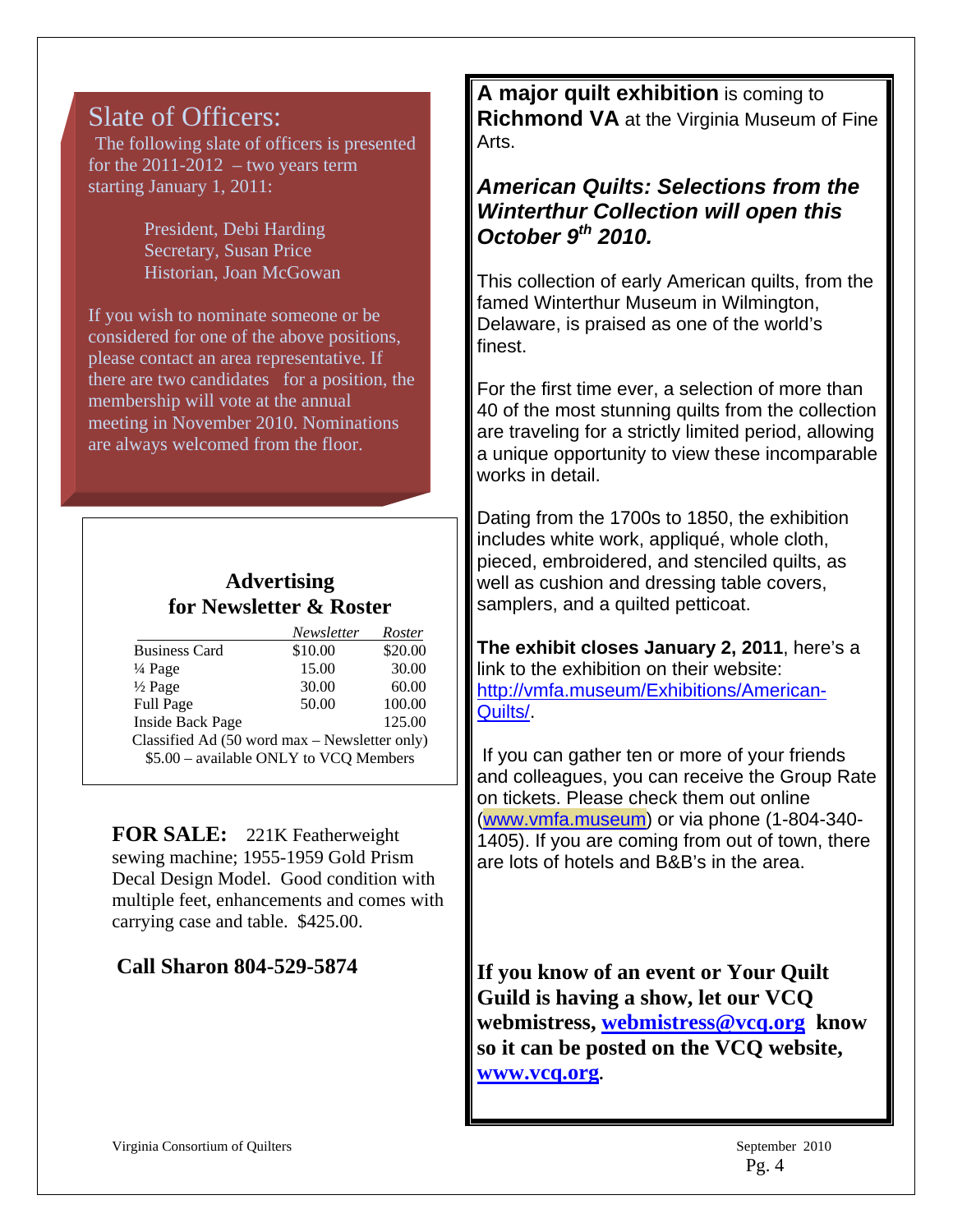## **Minutes of the VCQ Quarterly Meeting in Newport News, VA – August 14th, 2010** Hosted by Peninsula Piecemakers

 The meeting was called to order at 12:53 PM by Debi Harding, President. Debi thanked the Peninsula Piecemakers for hosting. The minutes of the March meeting were published in the June newsletter. A motion was made, seconded and approved to accept the minutes as published. Betty-Lee Stickler presented the proposed budget for 2010. Since we didn't have the printed budget available in March, we need to vote now to approve the budget. A motion to accept the proposed budget was made, seconded and approved. In the August treasurer's report, the missing figures are due to a computer crash. The February and July figures listed come from the bank statements, and the checkbook is reconciled and agrees with the bank. It was moved, seconded and approved to file the report for audit.

Our membership is currently at 307 members, and we have 10 new members attending today.

 The first electronic version of the newsletter was published in June. There were very few bounce backs. Please let Kitty Bull or Dianne Reasons know if you need a paper copy. The cost of the June newsletter was \$82.57 as compared to \$569.00 for the last all paper copy. September 24 is the deadline for items for inclusion in the next newsletter which will be published prior to the November meeting.

 Kitty Bull also spoke about quilt documentation and the importance of documenting our quilts for history's sake. She is the documentation coordinator for the Virginia Quilt Museum. Some counties are ready to conduct documentation days; the purpose is to keep the history of quilts in Virginia, not necessarily to publish a book. Kitty would like a representative from each county to serve as a documentation contact. The museum has set up a database to store information which would be available for future research.

 The new web site design went live April 1, and we thank Mary Grogan and her company for the redesign. New VCQ brochures will be printed and made available to area representatives.

 The Virginia Memorial Quilt Project chaired by Elaine Myers is progressing and we hope to wrap it up by the end of the year. Members worked on some of these quilts during Come Quilt With Me today; in fact, new member Rickie Summers showed up with 80 blocks to contribute to the effort. Elaine recommends that we present the finished quilts to the VMQP chair person at the March or May meeting next year. We are looking for suggestions for the next community service project.

Vice President Kathy McCrea read the slate of officers for election in November. They are: President, Debi Harding; Secretary, Susan Price; Historian, Joan McGowan. Additional nominations can be made from the floor at the November meeting.

Kate Holdgreve thanked all who attended Celebration in April. Her committee has handed off the planning information to the next group chaired by Mary Kenney, Susan Virden, and Debbie Wright for 2012. Their income and expense figures yield a profit of almost \$6000 to go towards the 2012 event.

Nan Losee spoke on behalf of the American Quilt Study Group. She is a member; individuals may join, as well as guilds. Their mission is the study of quilts. They conduct a seminar once a year in which research papers are presented, as well as publishing a quarterly newsletter and the annual research papers. The cost of membership for a guild is \$110 per year. You can find more information at www.americanquiltstudygroup.org.

We have several open positions on the board that need to be filled: programs, facilities, treasurer, Roanoke area rep, and community service. Please consider volunteering to fill one of these positions. We have a new area rep for the Martinsville area, Betty Blessin.

 The November meeting will be in Martinsville in conjunction with the biennial Invitational Quilt Exhibit held at the Piedmont Arts center and curated by Linda Fiedler. Members must RSVP to Piedmont Arts at www.piedmontarts.org if they plan to attend. The meeting will be held at the Dutch Inn, where lodging, meals and meeting will all be under one roof. Martinsville is an hour south of Roanoke. Motions were made, seconded and approved to make donations to Piedmont Arts and the Virginia Arts Foundation.

We will gather again at 3:30 for class and other project show and tell, door prizes and the earring raffle. Raffle tickets for a breast cancer quilt are also available for purchase. The meeting was adjourned at 1:45 PM.

Respectfully submitted,

Susan Price, Secretary

Virginia Consortium of Quilters  $\blacksquare$ 

 $\overline{\phantom{a}}$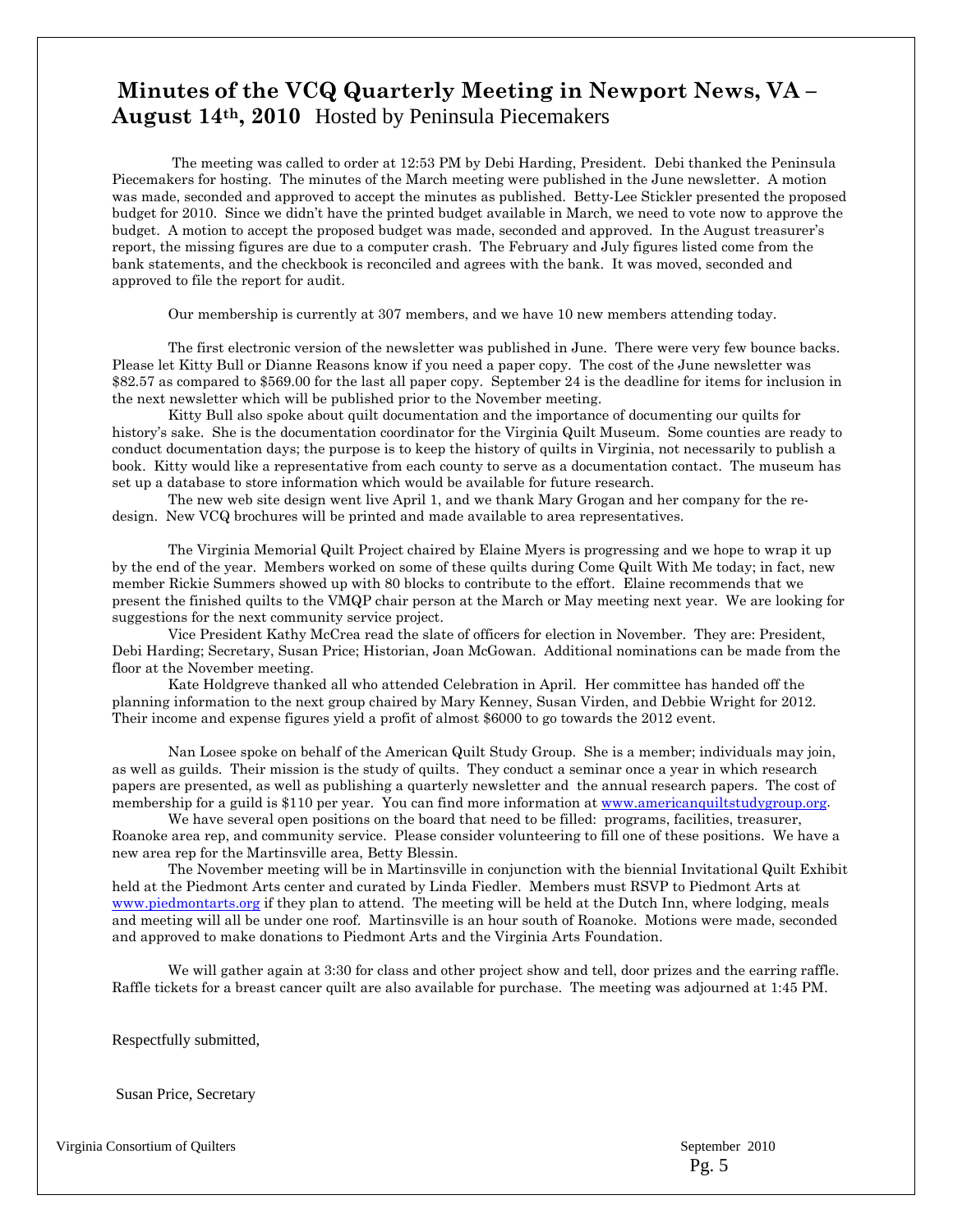## **CHARITY PROJECT: VA MEMORIAL QUILT PROJECT**

## UPDATE:

All I can say is **WOW!!!** I'm sorry I missed the August meeting and all the activity on this project. Over 100 rail fence blocks were turned in!! A special salute to Rickie Summers, who turned in 80 blocks, a portion of which she had already sewn into a top!! Another two completed tops were also brought. Lots of members were busy with other activities, such as making bindings and cutting more red, white and blue strips for squares. AND, \$180 was raised from the earring raffle!! You all are AWESOME!!! Thank you all for your enthusiasm! So, what's next? Continue to make the rail fence blocks to bring to the November meeting. At that point, we will stop making blocks and concentrate on creating tops out of the blocks we have. We will also have bindings to make, backings to sew, and bindings to whip stitch on completed quilts. I will be at the Friday evening reception, and would be happy to hand out quilts for some of you to work on in your rooms that evening while you socialize with your roomies!!  $\odot$  Then, at the March meeting, we will finish up whatever work we have left, so that we can present the quilts to VMQP at the May meeting.

And remember to bring your dollar bills – we still have a few more earrings to raffle!!

Questions? Comments? Let me know – Elaine Myers – quirkyquilter@pemtel.net

Here is the Rail Fence pattern:

**A = red(shown as darkest color in picture)** 

**B=white/beige (shown as center color)** 

**C=dark blue (shown as lightest color in picture)** 

Each "rail" is cut 2  $\frac{1}{2}$ " by 6  $\frac{1}{2}$ " – you will need 4 of each

color.

Sew 4 sets of A+B+C. Lay out to match diagram,

noting the position and direction of the colors and stripes,

and sew the 4 pieces together.

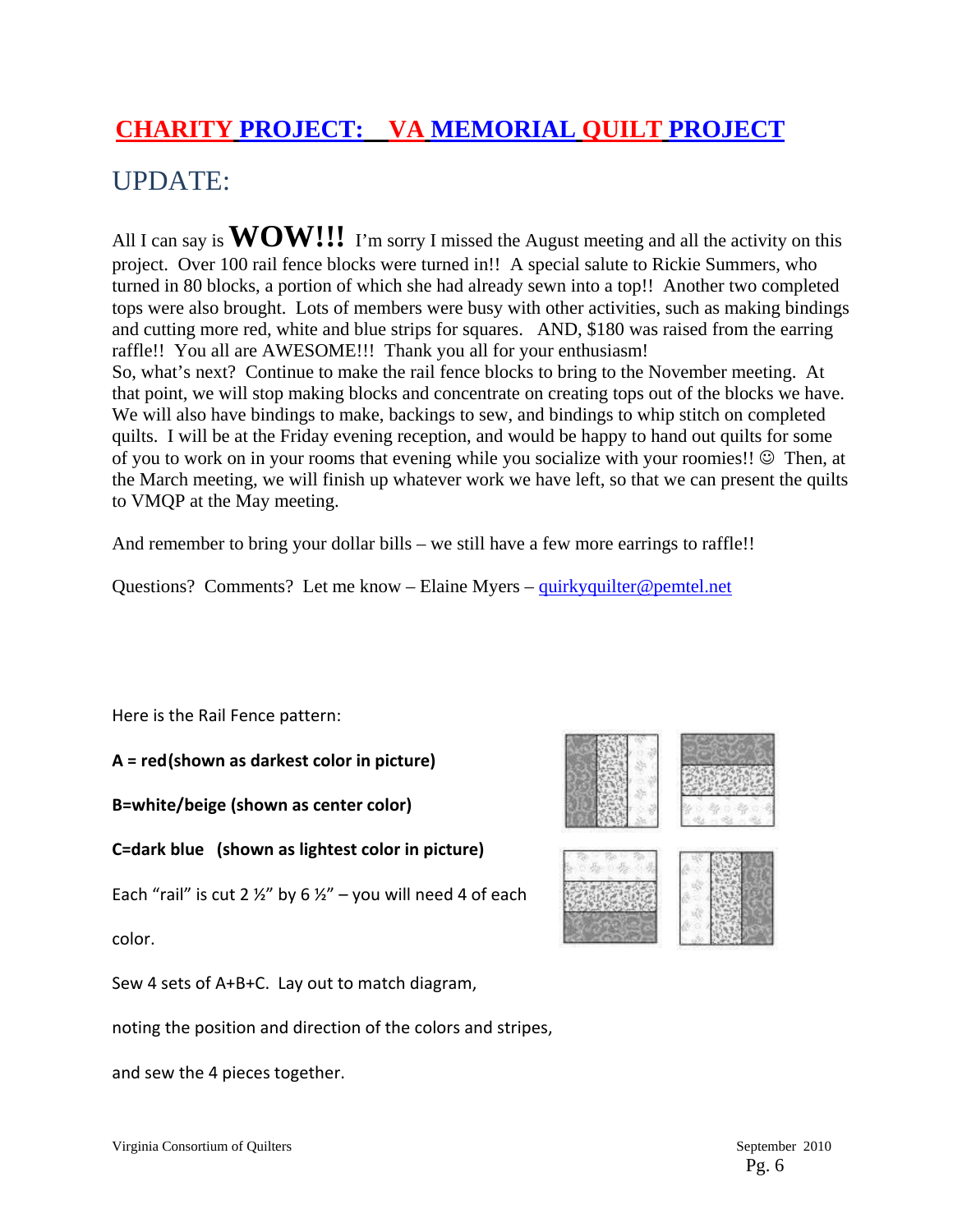**Important Information About Your Membership Renewal:** *Please, please* send in your dues **with** your membership form!! Dues are currently \$20.00 per year payable in advance up to five years if you desire. *Remember*, if you pay in advance and dues are increased, you will not have to pay any additional fees during that time. *When renewing your membership, please include a stamped, self-addressed envelope with your payment so that your membership card can be returned to you.*  Use the VCQ Membership Application Form below to join, renew or update your VCQ roster information (i.e. name, address, phone and email). If you need to update information already in our membership database, you can email Dianne Reasons the updates at dreasons@ntelos.net. The form below can be downloaded from our website at http://www.vcq.org. **Virginia Consortium of Quilters Application for Membership** 

|                         | Name: $\qquad \qquad$ Phone: $\qquad \qquad$ Phone: $\qquad \qquad$                                                                                                                                                                                                                         |                                        |                                 |  |                                                          |
|-------------------------|---------------------------------------------------------------------------------------------------------------------------------------------------------------------------------------------------------------------------------------------------------------------------------------------|----------------------------------------|---------------------------------|--|----------------------------------------------------------|
|                         |                                                                                                                                                                                                                                                                                             |                                        |                                 |  |                                                          |
|                         | City: $\frac{1}{\sqrt{2}}$ State: $\frac{1}{\sqrt{2}}$ Zip: $\frac{1}{\sqrt{2}}$                                                                                                                                                                                                            |                                        |                                 |  |                                                          |
|                         | (By providing my email address, I understand that I will receive an email message when the latest<br>version of the newsletter is available. The message will have a link to click on to view and download a<br>color copy of the newsletter electronically, UNLESS I check the box below.) |                                        |                                 |  |                                                          |
|                         | $( )$ I wish to receive a paper copy of the quarterly newsletter.                                                                                                                                                                                                                           |                                        |                                 |  |                                                          |
| period, yours will not. | Your membership can be paid for multiple years (up to 5 years) with this form. This date will be<br>on your membership card and the mailing label of each newsletter. If dues increase during this                                                                                          |                                        |                                 |  |                                                          |
|                         | () New Member () Renewal Amt: \$____________(make check payable to "VCQ")                                                                                                                                                                                                                   |                                        |                                 |  |                                                          |
|                         | Renewal Members Only: Please enclose with your payment, application and a self-addressed                                                                                                                                                                                                    | $(\$20.00$ per year up to five years.) |                                 |  |                                                          |
|                         | stamped envelope (SASE) for your membership card.                                                                                                                                                                                                                                           |                                        |                                 |  |                                                          |
|                         | ( $\int$ ) I am a member of a local quilt guild/group: $\frac{1}{\text{dist all guides}}$<br>$( )$ I teach and/or lecture about quilting.                                                                                                                                                   |                                        |                                 |  |                                                          |
|                         | () I may be willing to drive others from my area to VCQ meetings.                                                                                                                                                                                                                           |                                        |                                 |  |                                                          |
|                         | New members: how did you hear about VCQ? ( )Friend ( )Quilt Guild                                                                                                                                                                                                                           |                                        |                                 |  |                                                          |
|                         | () Quilt Shop () VCQ Website () Other                                                                                                                                                                                                                                                       |                                        |                                 |  |                                                          |
| <b>Mail to:</b>         | Dianne Reasons, Membership Chairperson<br>310 Isle Avenue<br><b>Waynesboro, VA 22980-3722</b>                                                                                                                                                                                               |                                        |                                 |  |                                                          |
| For Membership Only:    | Ck. No.<br>MCard Date:<br>MList:                                                                                                                                                                                                                                                            | NPacket:                               | Amt:<br>Exp. Year:<br>Name Tag: |  | Area: $\frac{1}{\sqrt{1-\frac{1}{2}} \cdot \frac{1}{2}}$ |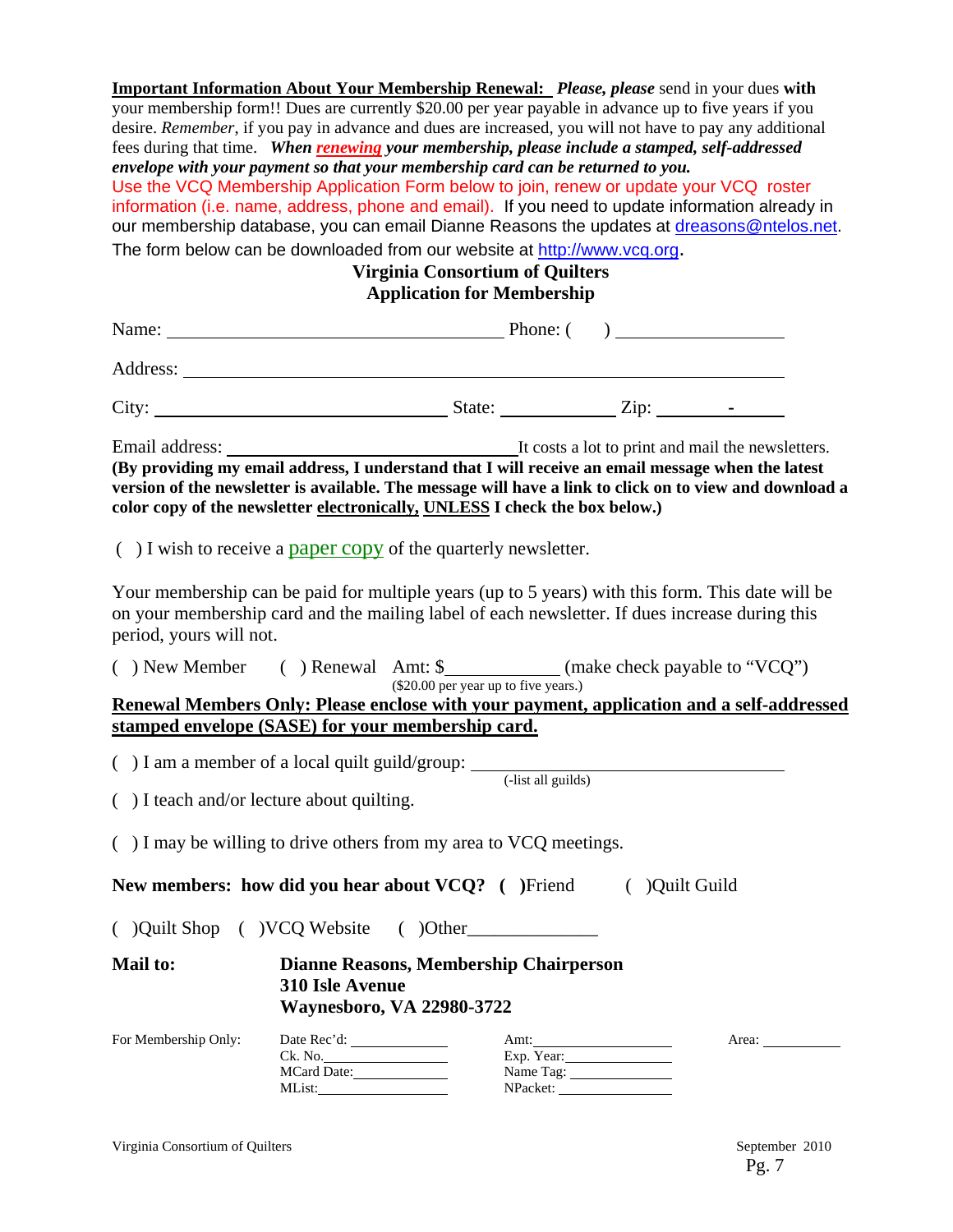## **The Virginia Foothills Quilt Guild will be sponsoring our November 13, 2010 Meeting & Workshop in Martinsville**

WORKSHOPS and MEETING will be at the Quality Inn-Dutch Inn Hotel and Restaurant, located at 2360 Virginia Avenue, Collinsville, VA 24078, which is north of Martinsville on U.S. 220 Business South.

When you call for your reservation at 276-647-3721, you must mention VCQ. **Deadline for room registration at the rate of \$64.95 for two people is October 29th.** Any additional person(s) in your room is \$10 extra for each. The room rate includes a full breakfast for everyone.

#### **Directions from Dutch Inn to Piedmont Art Center (total 3.7 miles)**

 GO SE on Business 220 (Virginia Ave) @ 2.2 miles (The Sewing Studio is 3.9 miles from the hotel on Business 220 in same direction) Turn Left onto VA 457 (Layette St) Bear right onto VA 457 Continue onto W. Church St. .8 miles Turn right onto Bus US 58 (Starling Ave)

We will have one vendor at Dutch Inn :

Jill Setchel The Quilting Connection 25184 Virgil Goode Hwy Boones Mill, VA 24065 (540) 334-5146 www.quiltconnect.com

The following local quilt shop will stay open **until 9:00 p.m. on Friday, November 12** to welcome all VCQ attendees.

> Brenda Feeny The Sewing Studio 1310 Memorial Blvd. S (on Business 220 S in the Va Center) Martinsville, VA 24112 (276) 632-5700 www.thesewingstuido.com

Visit this shop (and search others on the internet) on your way in or out:

 The General Store at Smith Mountain Lake 213 Scruggs Road Moneta, VA 24121 (540) 721-3009 www.generalstoresml.com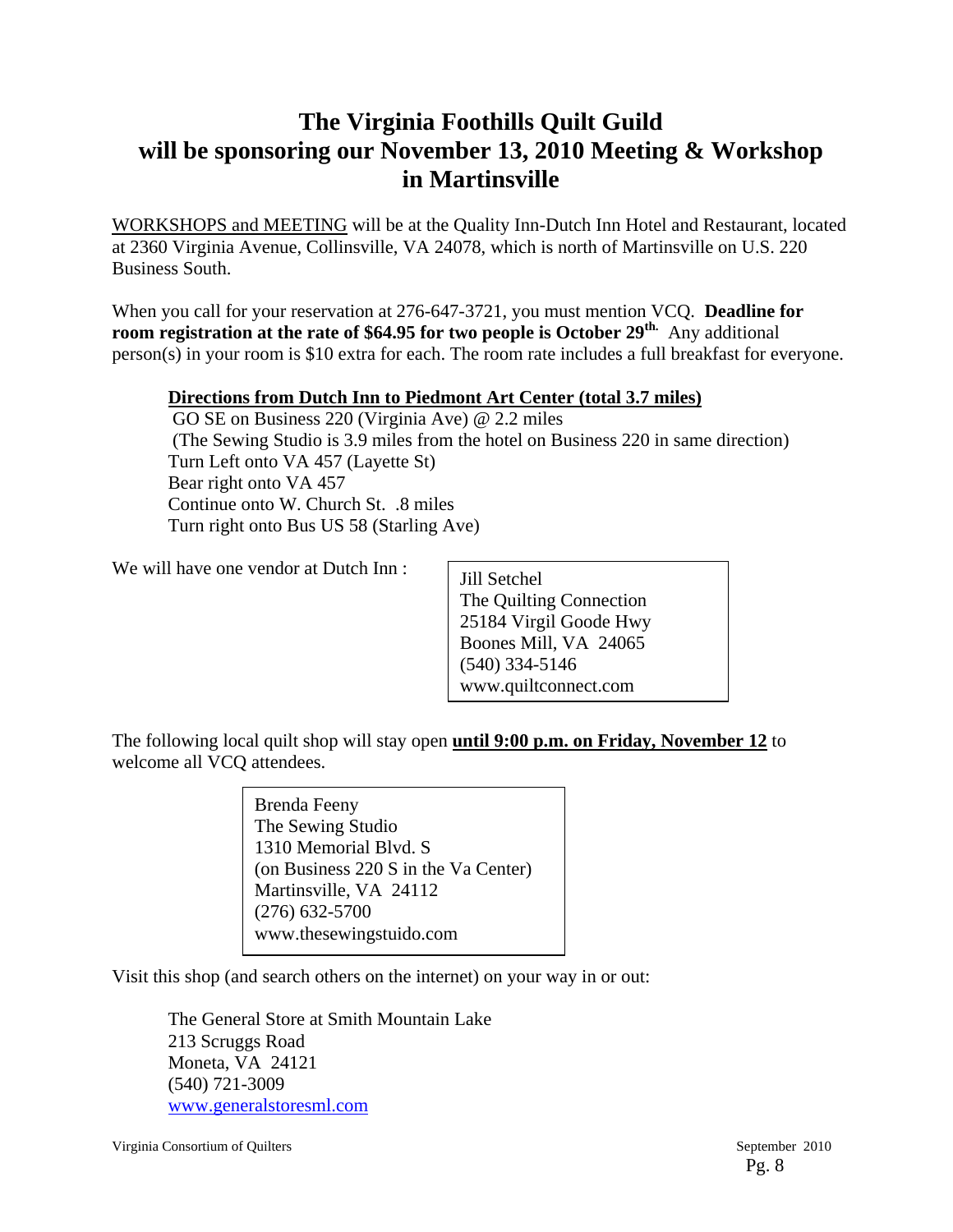## **Saturday, November 13, 2010 Meeting Schedule:**

| 8:00-9:00 am   | Registration, coffee    |
|----------------|-------------------------|
| $9:00 - N$ oon | Morning class period    |
| 12:00-12:45 pm | Lunch                   |
| 12:45-1:25 pm  | <b>Business meeting</b> |
| $1:30-3:30$ pm | Afternoon class period  |
| $3:30-4:15$ pm | Show and Tell           |

## **Workshops/Classes**



### **Class A: The Use of Neocolors II on Fabric with Christina Oosthoek**

**Skill level:** ALL **Hand and/or Machine Class** 

Using Neocolors II, we will paint a small flower design on fabric. This design can be used with thread enhancement to make the flower look more interesting. The thread enhancement

will be demonstrated in the afternoon. Those who wish to try the enhancement process will need to bring thread and a sewing machine.

### **Supplies you will need:**

18x18 Prepared for Dying-white muslin fabric (has no sizing) Yes, this piece is larger than the one in the kit. Small size acrylic paint brush (a few will be provided) Grey pencil for fabric (for drawing the flower) Selection of flower designs (pictures will be provided for those who don't have designs) Neocolors II opt. (select number will be provided)

## **Kit Fee \$2.00 It will include**

12x12 Prepared for Dying –white muslin fabric (has no sizing) Fabric medium Freezer paper, surface for medium (Some Neocolors II will be provided for students to use during the class)

**Christina Oosthoek** has been quilting and teaching quilting locally for more than 20 years. She is a retired high school art teacher. Christina was a founding member of two local quilt organizations and a member of the Art Education Association and the Education Association. She has worked in state wide art competitions and exhibits and has shown work in a number of galleries in both Virginia and North Carolina. Many of her pieces of wearable's and the quilts have been shown in the Floyd Quilt Show and the Ferrum College quilt show. Contact her at (276) 627-7212 or cloosthoe@centurylink.net.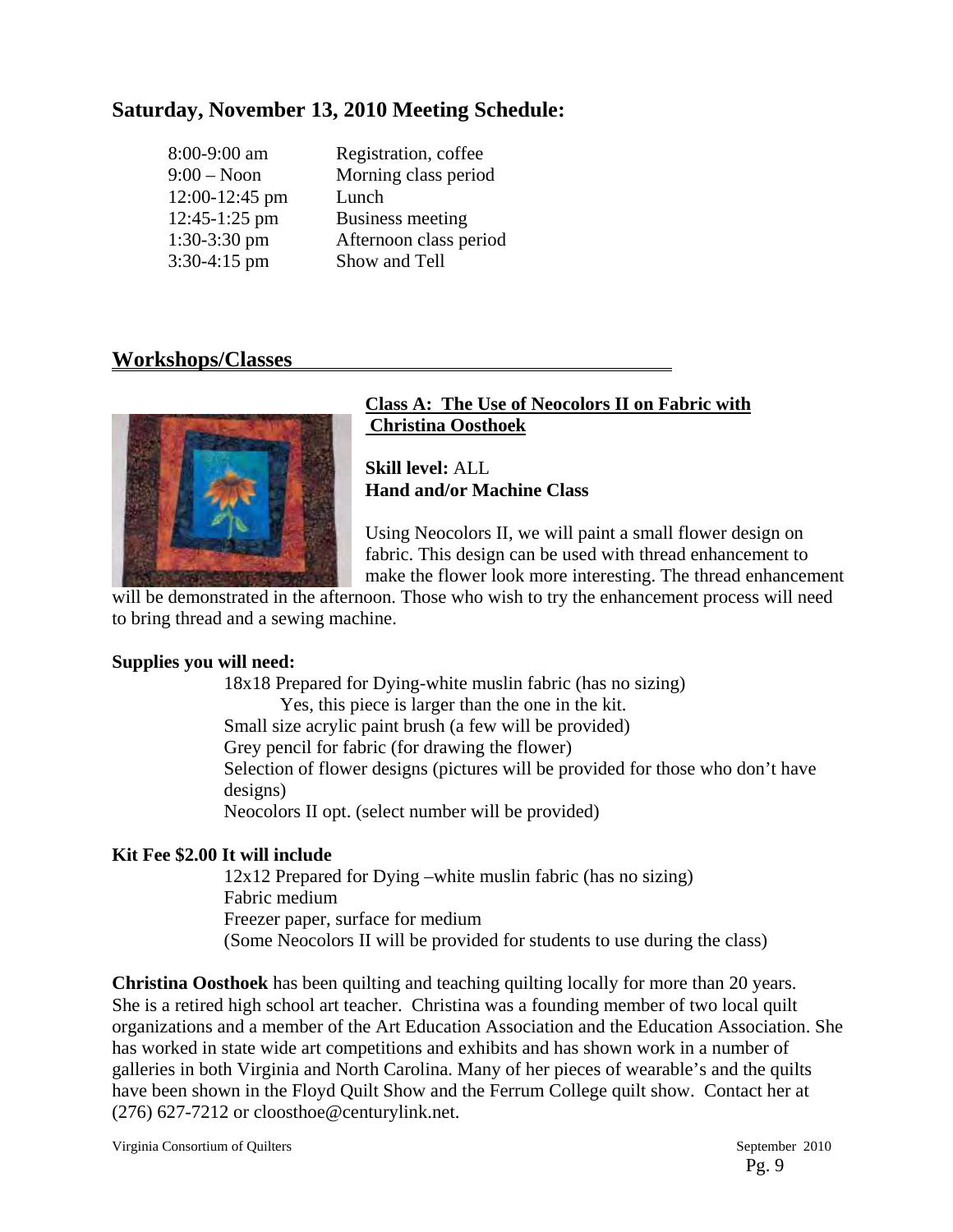## **Class B: One of a Kind Holiday Cards with Betty Blessin**



### **Skill Level:** All Levels **Hand class**

Remember how much fun you had as a child cutting out and making pictures from construction paper? Well this class will be even more fun since you will get to play with fabric without the worry of being precise! Let your imagination go wild as you design and make holiday cards. Fabric will be fused to blank card stock and then embellishments may be added to make each card a

unique expression of the holiday season. All you will need to do later will be to add your personal holiday message inside the card. By the end of the class, expect to have 5 to 7 completed cards. PS – You may want to bring a few extra pieces of fabric and embellishments to trade with your fellow classmates.

### **Skill Level Required:** All Levels

#### **Supply List:**

2 yards fusible web (Pellon Wonder Under #805 or HTC Trans Web) Assorted embellishments of your choice Quick drying craft glue Cutting mat, large and small rulers and rotary cutter with specialty blades (pinking, wave, scallop) 8" knife scissors and small sharp scissors Paper scissors **Tweezers** Small Iron (for work with fused fabric) and small ironing surface **– will be provided (limited outlets**)

**Kit Fee: \$12.** Includes blank card stock and envelopes (4 5" x 7" and 3 3" x 5"), some prefused fabric for backgrounds and assorted smaller pieces of pre-fused fabric to get you started, assorted embellishments, and a small container craft glue

#### **Fabric Requirements:**

Assorted scraps of fabric (largest needed is 5" x 7") to be used for backgrounds or individual design elements.

**Betty Blessin** grew up in New York State and started sewing, knitting and crafting at an early age through lessons with my mother, then 4-H and home ec classes. Even during college (UNC-Greensboro, NC) I continued sewing and doing craft projects. After college I continued to live in Greensboro and was introduced to quilting by my sister. Over the years I took a few quilting classes, bought **LOTS** of fabric and even finished a few quilts which would get donated to various organizations. Over the last 10 years I have been a member of the Virginia Foothills Quilters Guild in Martinsville, VA where I have both learned from and presented programs to my fellow members. This year (after the elimination of my position at work) I have set up "fiberARTmusings" at Studio 107 in Martinsville where the current focus of my work is on fused quilt wall art and felted/needle felted wall art. Contact her at (336) 520-4255 or bblessin@triad.rr.com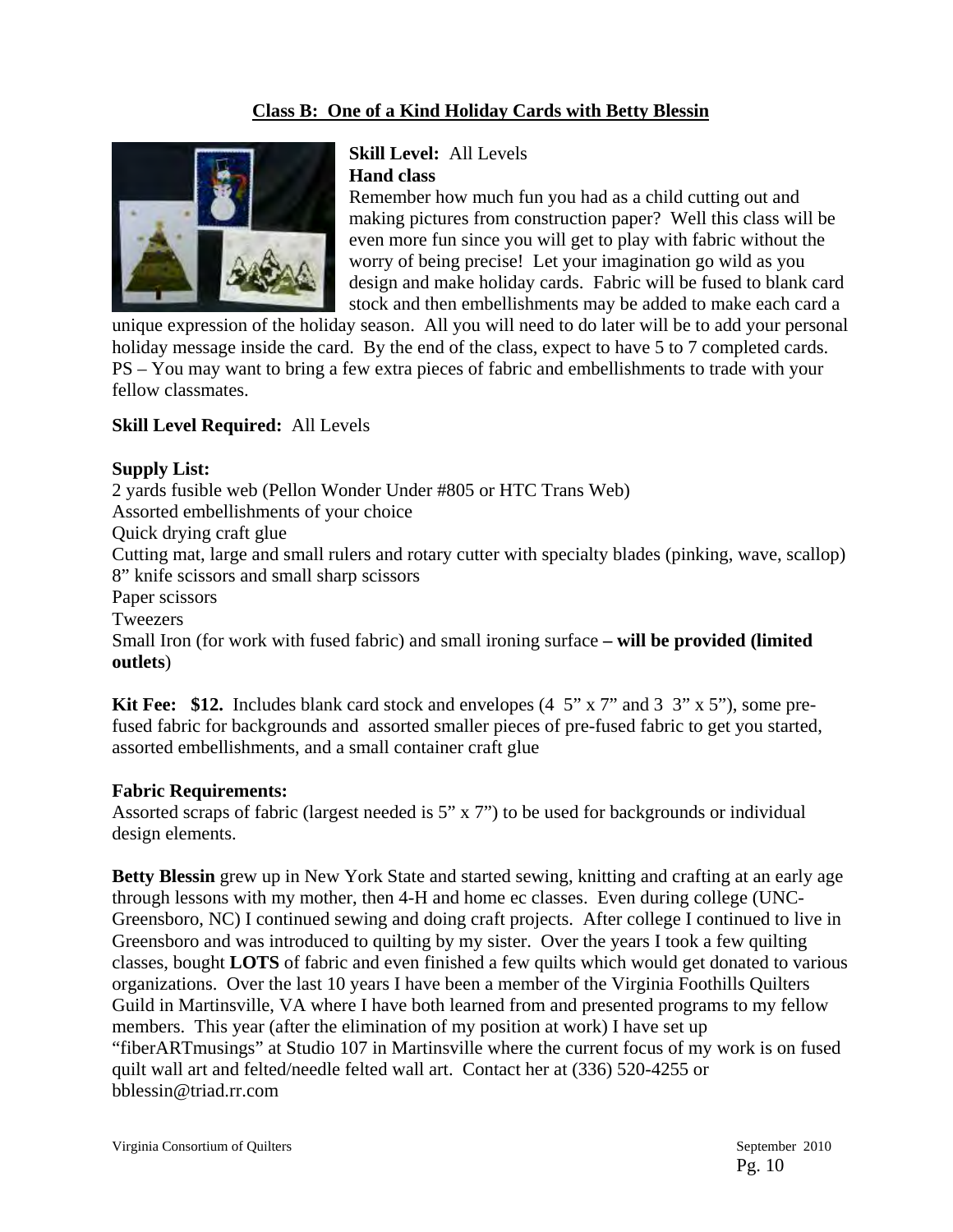### **Class C: Quilt As You Go Table Runner with Vicki Seekford**

**Skill Level: Confident Beginner** 

### **Machine Class**

Strip piecing and quilt as you sew assembly make this the perfect project to make for yourself or to give as a gift. Start to finish in one class.  $14\frac{1}{2} \times 40$ 

**Supply List:** Rotary mat, rotary cutter, thread, sewing machine in good working order, hand quilting needle for binding finish.

**Kit Fee:** \$19.99 (all material (includes backing) and batting included for one table runner) There will be 5 designs to choose from, technique is all the same.

**Fabric Requirements (if not purchasing a kit):** 4 coordinating fat quarters,  $14\frac{1}{2}$ " x 40" piece of fusible batting, 1/2 yard for backing and ¼ yard for binding

**Vicki Seekford is** Co-Owner, The General Store at Smith Mountain Lake And has been a class instructor 8 years, teaching a variety of patterns and techniques. A lot of you have met Vicki at the past two Celebrations. Contact her at (540) 721-3009 or email jcvbseek@msn.com.

\_\_\_\_\_\_\_\_\_\_\_\_\_\_\_\_\_\_\_\_\_\_\_\_\_\_\_\_\_\_\_

### **Class D: Come Quilt With Me**

Bring your current project to work on or that UFO that you've been meaning to finish and join in conversation with fellow quilters for some inspiration on how to finish it. Perhaps during this class, you would be willing to donate some of your time to the **Virginia Memorial Quilt Project**.

Send class registration form and your check **payable to VCQ** to:

## **Debi Harding 2356 Bizzone Cir Virginia Beach, VA 23464**

Questions? Contact Debi Harding at debi.harding@wellsfargo.com or dharding13@cox.net or call 757-615-7758.

Any cancellations must be made by **Monday ,** *October 25th, 2010* to get a refund.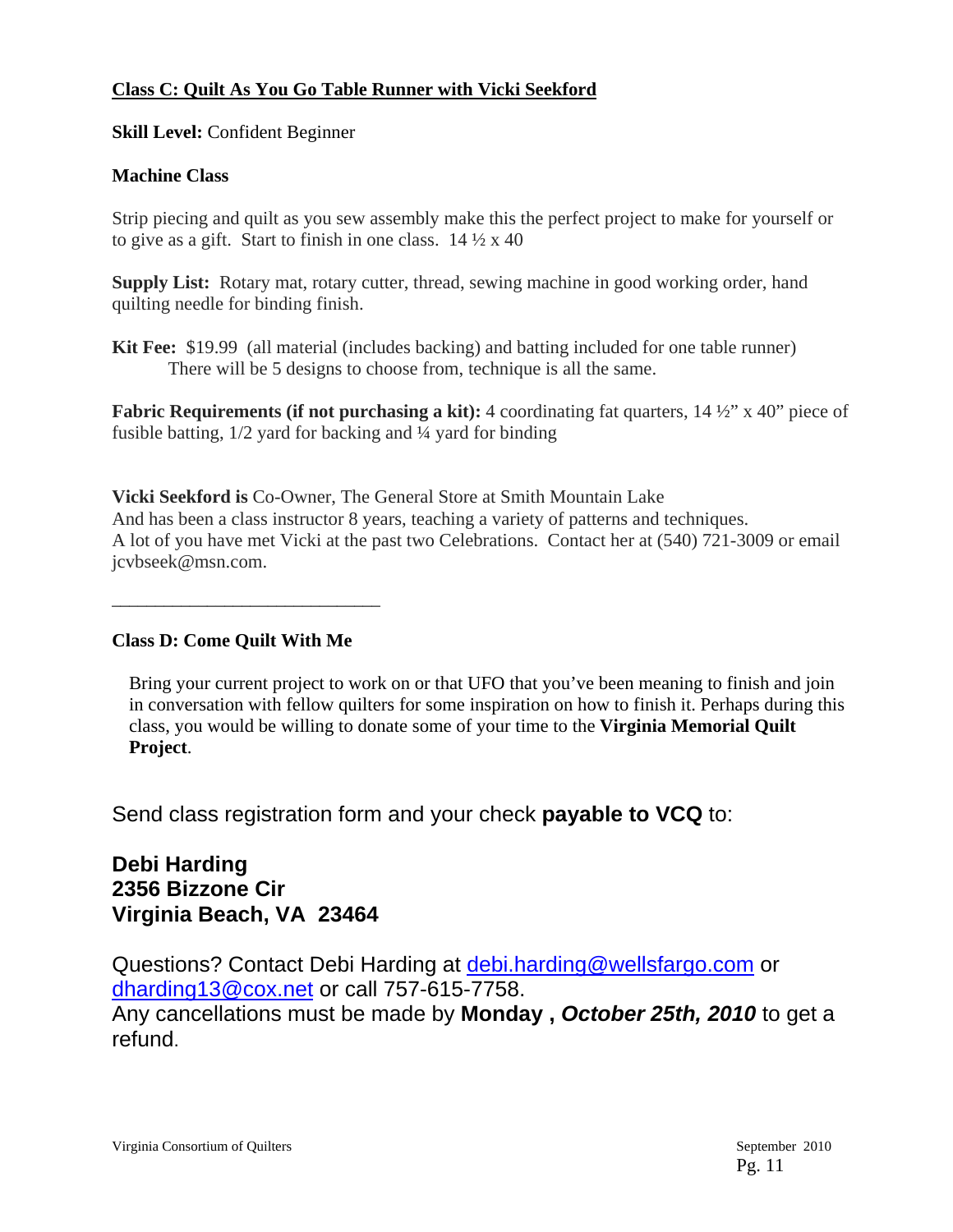## PROGRAM NOTES FROM DEBI HARDING

Your registration form and check to VCQ must be postmarked by **Friday, October 23, 2010** to receive the \$10 early registration discount.

Please fill out your registration form completely and don't forget to pick **THREE** classes.

Get your registration form in as soon as you get your newsletter, especially if you want

your FIRST choice.

*Please enclose a return address label with your form that can be affixed to a postcard.*

*Cancellations must be made by Monday, October 25th, 2010 to get a refund.* 

**Wear your nametag** to the meeting so we can put names and faces together.

**Bring your postcard – it is your lunch ticket.** 

Send class registration form and your check **payable to VCQ** to **Debi Harding 2356 Bizzone Cir Virginia Beach, VA 23464**  Questions? Contact Debi Harding at debi.harding@wellsfargo.com or dharding13@cox.net or call 757-615-7758.

## **Sites for Future VCQ Meetings**

- 14 May 2011 Richmond
- 13 Aug 2011 Monterey
- 12 Nov 2011 to be determined

**We will be scheduling meetings all over the state - if you know any good teachers or vendors, please contact Debi Harding at dharding13@cox.net or 757.615.7758.**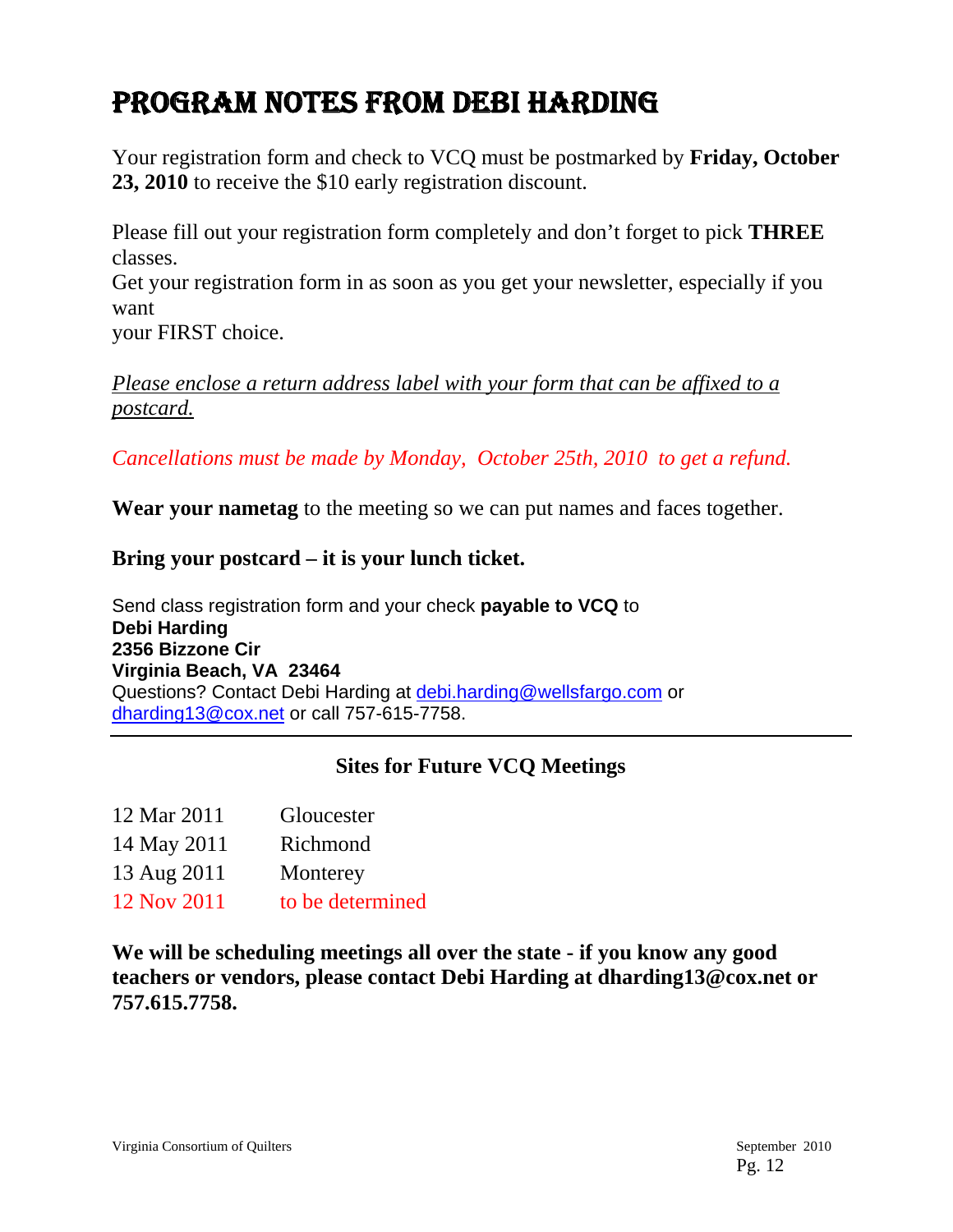### **VCQ CLASS REGISTRATION FORM**

**Registration form deadline**: To receive the \$10 early registration discount, must be postmarked by *Saturday, October 23, 2010*. Please fill out completely and please **PRINT**.

Please Note : No Registrations will be accepted after Saturday, November 6, 2010.

| Choice of Workshop (includes lunch). Circle letters and indicate choice on line.                                                                                                                                                                                                              |                                                |                                      |  |  |  |
|-----------------------------------------------------------------------------------------------------------------------------------------------------------------------------------------------------------------------------------------------------------------------------------------------|------------------------------------------------|--------------------------------------|--|--|--|
| Class A: The Use of Neocolors II on Fabric with Christina Oosthoek<br>Class B: One of a Kind Holiday Cards with Betty Blessin<br><b>Class C: Quilt As You Go TableRunner with Vicki Seekford</b><br>Class D: Come Quilt with Me<br>Cost: New Pricing approved by the membership in March 2010 |                                                |                                      |  |  |  |
|                                                                                                                                                                                                                                                                                               | <b>If postmarked</b><br>by October<br>23, 2010 | <b>Full cost after</b><br>10/23/2010 |  |  |  |
| <b>Member, Workshop</b>                                                                                                                                                                                                                                                                       | $\frac{1}{2}$ \$30                             | \$40                                 |  |  |  |
| <b>Member, Come Quilt with Me</b>                                                                                                                                                                                                                                                             | \$25                                           | \$35                                 |  |  |  |
| Non-member, Workshop                                                                                                                                                                                                                                                                          | \$45                                           | \$55                                 |  |  |  |
| Non-member, Come Quilt with Me                                                                                                                                                                                                                                                                | \$35                                           | \$45                                 |  |  |  |

Amount enclosed: \$ Kit fee, if any, paid to teacher at time of class.

Are you willing to be a class helper? Yes No

Are you bringing a sewing machine to Come Quilt with Me? Yes No

Special lunch requirements: Note – we will probably be having Turkey Dinner.

vegetarian\_\_\_\_ gluten-free\_\_\_

Allergic to \_\_\_\_\_\_\_\_\_\_\_\_\_\_\_\_\_